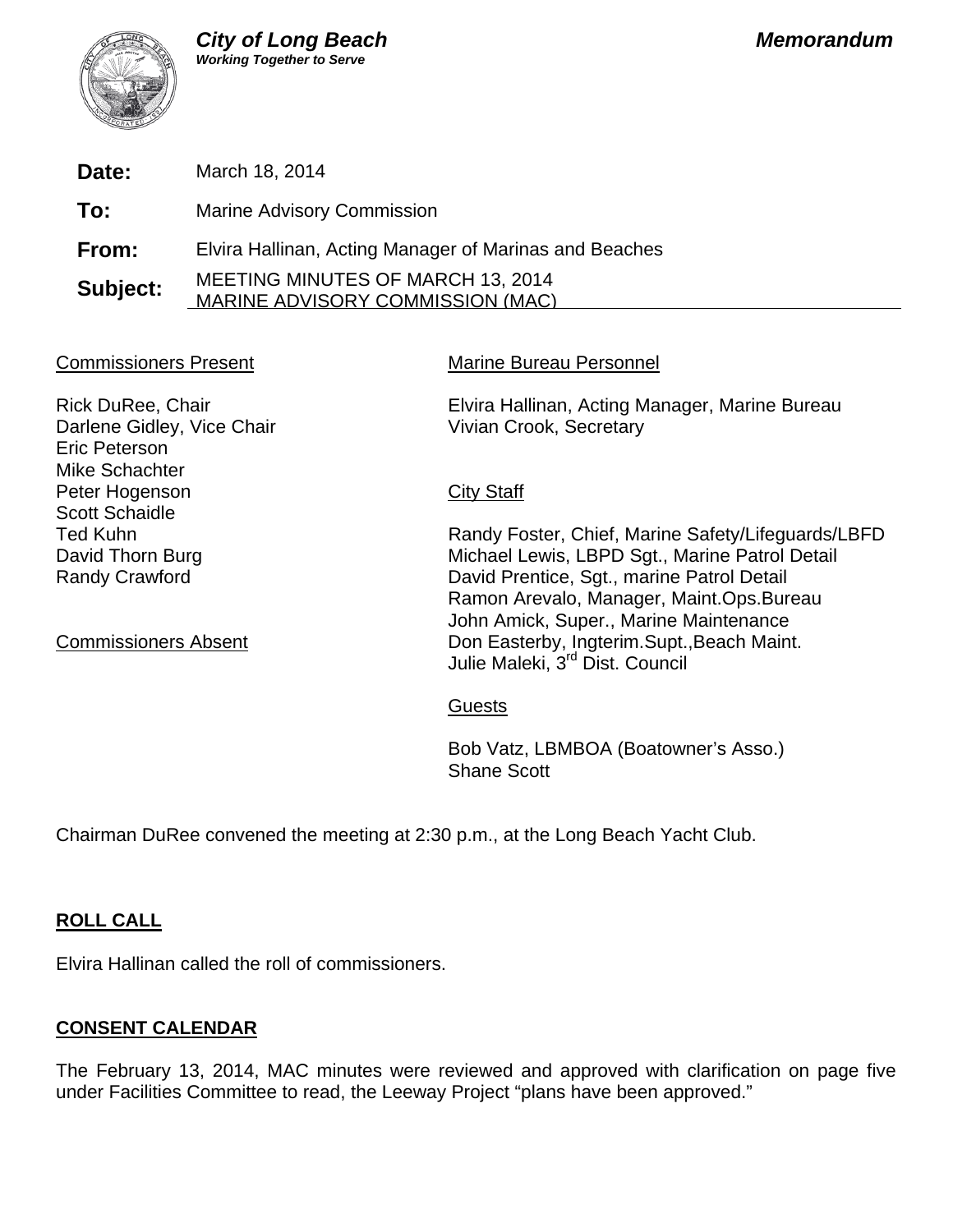MAC Minutes March 18, 2014 Page 2 of 6

# **PUBLIC COMMENT**

- Bob Vatz, LBMBOA, thanked the MAC for their support of the ABM Rebuild completion at the City Council meeting last week.
- Bob Vatz mentioned that at last month's MAC meeting Alfredo Fernandez, LBMBOA, spoke about the power plant shutting down its pumps and how this will affect the water quality of Alamitos Bay. Mr. Vatz quoted from an article regarding the Cerritos Wetlands where Applied Energy Services (AES) talks about possible plans to continue to operate their pumps after they are no longer needed for cooling. The article stated; "While clean water in ABM is a worthy goal it should not be at the expense of local marine life." Mr. Vatz said that it appears the pumps are going to shut down and Alamitos Bay will no longer have the advantage of circulation.
- Bob Vatz talked about the Panthers at Sea and their volunteer project. Panthers at Sea is a volunteer group of skippers who take students from Jordan High School out sailing for the day. Last year they took out 120 kids. He explained that this outing is an opportunity to educate kids, some of whom have never seen the ocean. He requested fees be waived for approximately 15 participating vessels.

Elvira Hallinan explained that approximately a year and a half ago a directive was sent from the City Manager's office informing departments that fees for service would no longer be waived, and that it would be up to the City Council to decide weather or not to waive fees for this event. Chairman DuRee added that it is not up to the MAC to waive the fees, but that if he wanted to file a letter with the Department of Parks, Recreation and Marine and request the fee be waved, he could do so. Chairman DuRee commented that a problem occurs when fees are waived for City expenses of any kind, weather it is for profit or not for profit. He explained that when fees are waived for a particular organization, others want the same consideration. It becomes a snowball that has a trickle down effect of other people/organizations wanting their fees waived.

# **It was moved by Commissioner Hogenson and seconded by Commissioner Thornburg that the MAC support the request by the Panthers at Sea to have the City Council waive guest end-tie fees for their event. The motion passed unanimously**.

# **OLD BUSINESS**

 Elvira Hallinan reviewed the ABM Rebuild. She said regarding Basin 5 that the basin could possibly be opened up to the boatowners as soon as the ABYC finishes attaching their (launch) ramp. She said most of the permits have been signed off, but that she is waiting for the certificate of occupancy.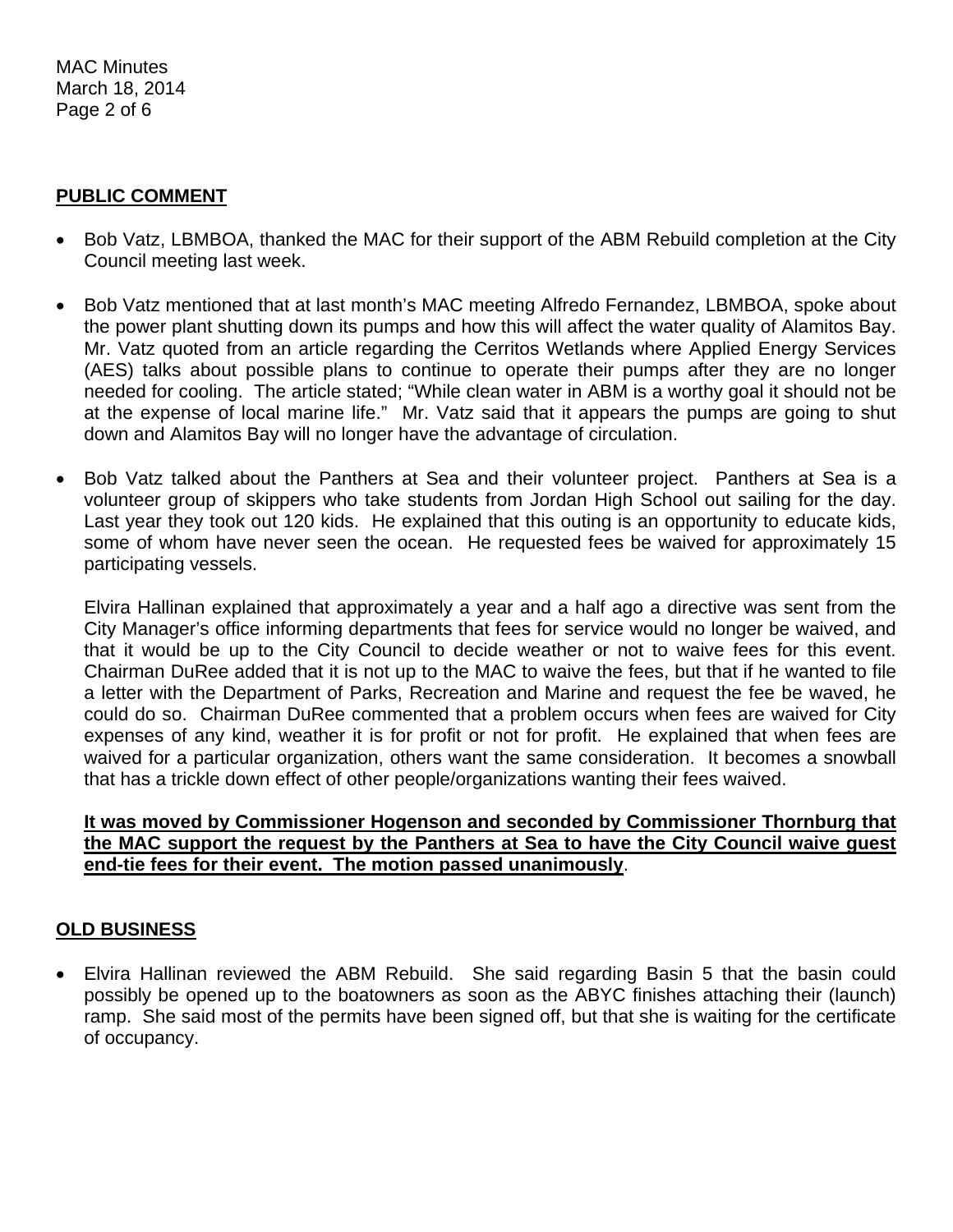MAC Minutes March 18, 2014 Page 3 of 6

> Elvira spoke about last month's City Council agenda item from Councilman De Long and Councilwoman Suja Lowenthal regarding needed funding for the continuation of the ABM Rebuild. The Department was given 30 days to return to Council with a proposal. Elvira has been working with the Director on various options for funding and have provided five different options to the City Manager and the Assistant City Manager for review.

> Elvira explained why Bellingham Marine Industries' (BMI) bid of \$80 million in 2008, will now cost \$106 million. One reason is that at least \$11 million is escalation of costs between 2008 - 2013 for concrete and supplies, 11% - 16% depending on the commodity. Another reason the project will cost a lot more was due to items that came from the Coastal Commission, i.e.; the eel grass mitigation site (over \$1.8 million), the in-slip pumpouts (customers love them, however they are very pricey), requirements from the different City departments and the codes that changed between 2008 and 2013. She said the Department is still moving forward with the rebuild, and clarified that there are no cost overruns. Elvira stated that the Bureau has not gone over budget, and that there have been savings in Basin 1.

> Chairman DuRee commented on a statement made by Councilman O'Donnell, regarding funding mechanisms and monies that were transferred from one fund to another, some 20 years ago, and the possibility of having that money repaid. He asked if the Department was looking into this.

> Elvira said that the Financial Management Director has asked his staff to look into this and come back to him with a list of transfers. She explained that the Marina Fund is part of the overall Tidelands Fund, and transfers are allowed. She said that she and the Director are hopeful that they will find it and the funds will be transferred back.

> Question from the audience: What will the penalties be, if any, if contractor leaves, and how does this tie into the timeline of the marina rebuild.

> Elvira explained that April 1st is when BMI is scheduled to leave, and that as of April 1st they will be placed on "standby" and will be available to the Department with limited staff. BMI finished work on Basin 5 a month ahead of schedule and took this opportunity to clean up the yard and move their staff to other jobs as opposed to laying them off, only one or two of them are full-time staff the rest are hourly. She said that as soon as she gets an authorization to continue the project from the City Council, they will be back.

- Elvira Hallinan said that Commissioner Hogenson had asked her how much revenue is being lost due to slip vacancies. While the Bureau is budgeted to make \$20 million a year, she projected year to end to be \$800,000 short due to vacancies that can be attributed to the rebuild. She said that, as of the end of February, the slip fee revenue is \$8.7 million. She added that at 41% of the year we have collected 44% of our revenue.
- Elvira Hallinan reported that she had spoken briefly to Hurley Owens, Superintendent of Marine Maintenance, regarding changing out boatowner restrooms locks and keys in Basin 2 and 3. They are still reviewing options.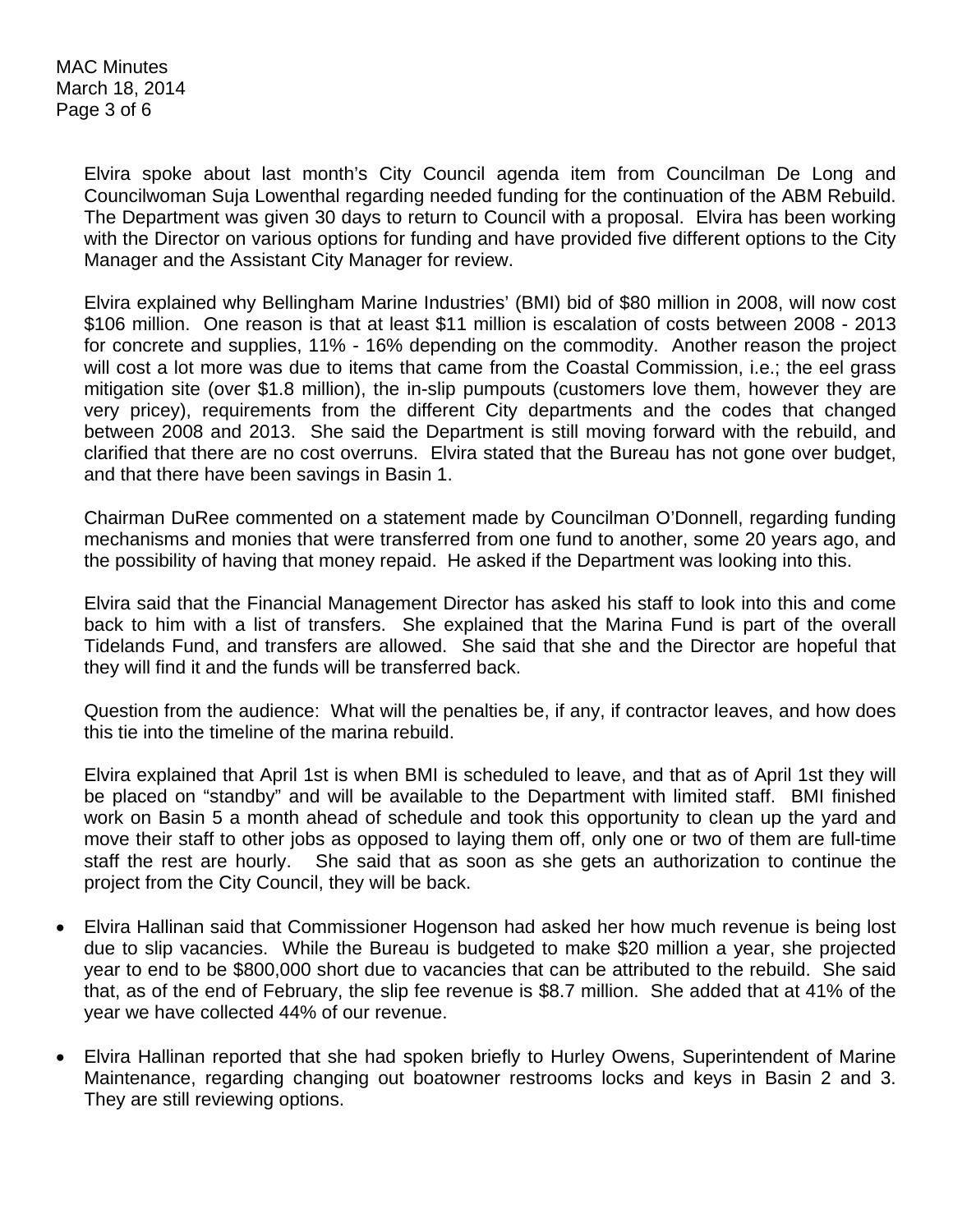MAC Minutes March 18, 2014 Page 4 of 6

- Ramon Arevalo, Manager of the Maintenance Operations Bureau, reported that Hurley Owens is working with Civil Service on filling positions. Maintenance has been approved to hire a General Maintenance Supervisor and a General Maintenance Assistance. He said that by July, Maintenance should have all positions filled that have been vacant for some time.
- Elvira Hallinan reported on the ABM Fuel Dock. Anchor QEA is working with Fleet Services (Public Works) and have submitted the Coastal Commission application. She has not received an update.

#### **NEW BUSINESS**

Nothing to report

# **BUREAU MANAGER'S REPORT**

#### Marina Operations Report

- Elvira Hallinan gave the report on the slip status for the month of February
- Vice Chair Gidley wanted to know if new perimttees were asked how they decided to come to Long Beach. She felt this would give a feel of the effectiveness of various approaches to filling slips.

Commissioner Peterson asked about results from the advertising campaign. Elvira Hallinan said that one 60-foot vessel came in because of the ad that was placed in the Log.

#### Maintenance Operations Report

John Amick, Supervisor, Marine Maintenance, gave the Marine Maintenance status report for the month of February.

• Don Easterby, Acting Supervisor, Beach Maintenance, reported that during the last storm event there was a lot of erosion on the beach, which affected the Peninsula berm and put a lot of homes on the waterfront in danger. A complete rebuild of the berm was done that Saturday and that evening at high tide there was a large surf event, also at the same time there was a south swell. This resulted in a breach at 72<sup>nd</sup> Place, which flooded the parking lot, turned left, went up to Ocean Boulevard and flooded some of the residents. He said that, in the future, when an event is projected there will not be people on standby, there will be people staffed to eliminate any time lapses between their arrival and the projected event. This will help prevent a 30-minute overlap in time.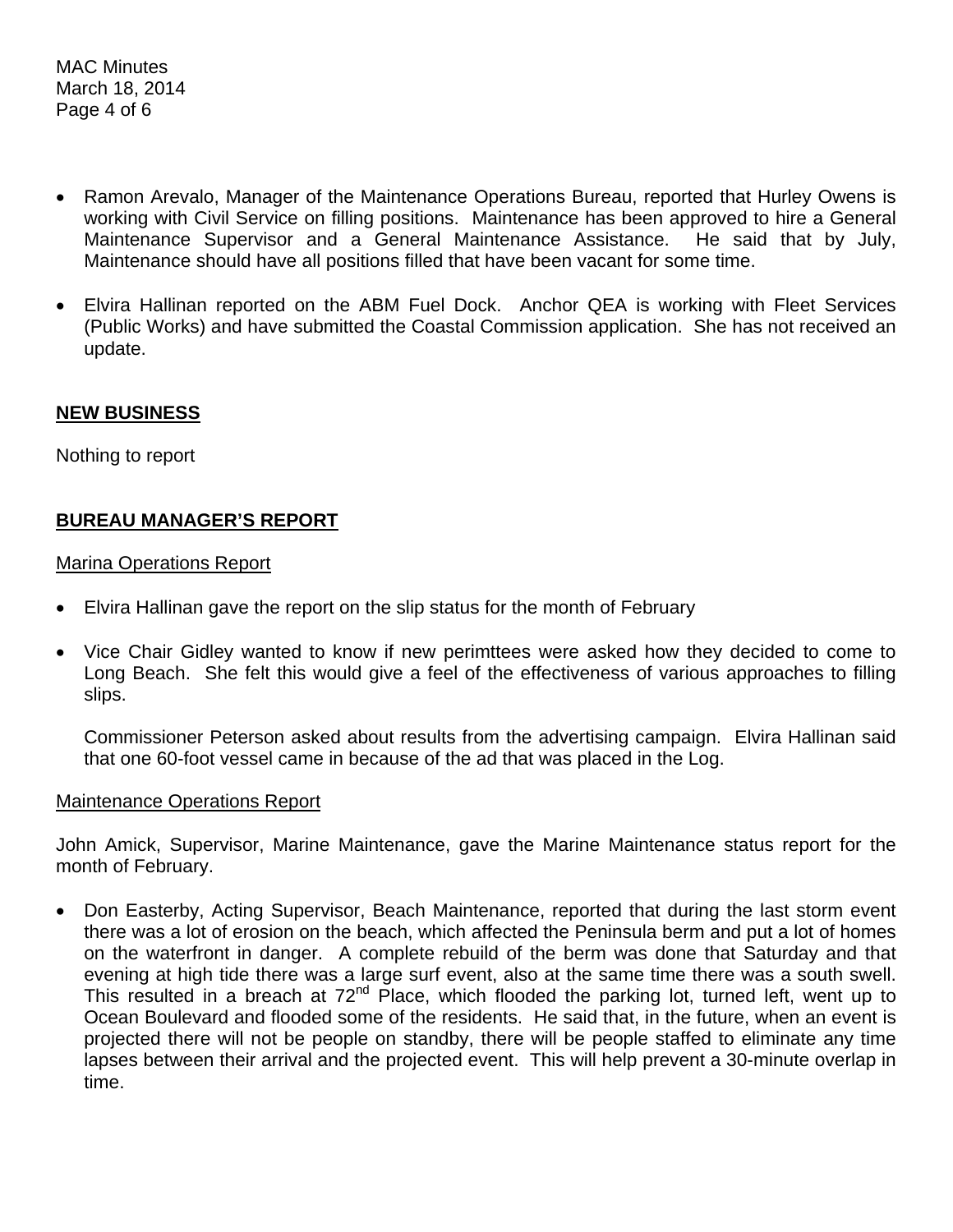Commissioner Schaidle said that it breached just past the rocks and wondered if more rock could be placed in that area. He commented that it rarely ever floods at 72<sup>nd</sup> Place. Don Easterby replied that this might require Coastal Commission approval.

Chief Foster reported that the surf went up in an extraordinary short window of time. He said that what happened was a freak of nature and he was very surprised that it came up at 72<sup>nd</sup> Place. He said that this incident didn't have anything to do with the rain. He commented on the hard work the Beach Maintenance crew does on the beach and mentioned they get many complaints from the residents that the berm too high and blocks their view of the ocean.

# LBFD/Marine Safety Report

Randy Foster, Chief, Marine Safety/Lifeguards, gave the Marine Safety status report for the month of February.

- Chief Foster reported on the storm and said that they were prepared, however the storm event did not develop as predicted for Long Beach.
- Chief Foster again recognized the tremendous work that the beach crews do in building berms and protecting the residents in that area.
- Annual Lifeguard tryouts are being held this Saturday morning at 9 am. Approximately 100 to 200 kids will participate in a 1,000 yard swim, run-swim-run, and interview to secure one of 30 positions that will be available this summer.
- Commissioner Gidley said that she heard a local fire department would be conducting an opportunity for boaters to shoot off their old flares. She asked if this would be something that LBLGs would entertain. Chief Foster said that he did not think that LBLGs would participate in this type of program. He said that the flares need to be disposed of at a hazardous disposal site and that the instructions for use are self-explanatory. He stated that this type of event should come through the Coast Guard.

# LBPD/Marine Patrol Report

David Prentice, Sergeant, Marine Patrol Detail/LBPD, gave the Marine Patrol status report for January.

- Sgt Prentice said that the Marine Patrol Division is still involved in the selection process and background check for hiring of new marine patrol officers.
- Marine Patrol is still working with Maintenance on new signage for the  $72<sup>nd</sup>$  Place beach lot, Granada, Marine Stadium, and Basin 4.